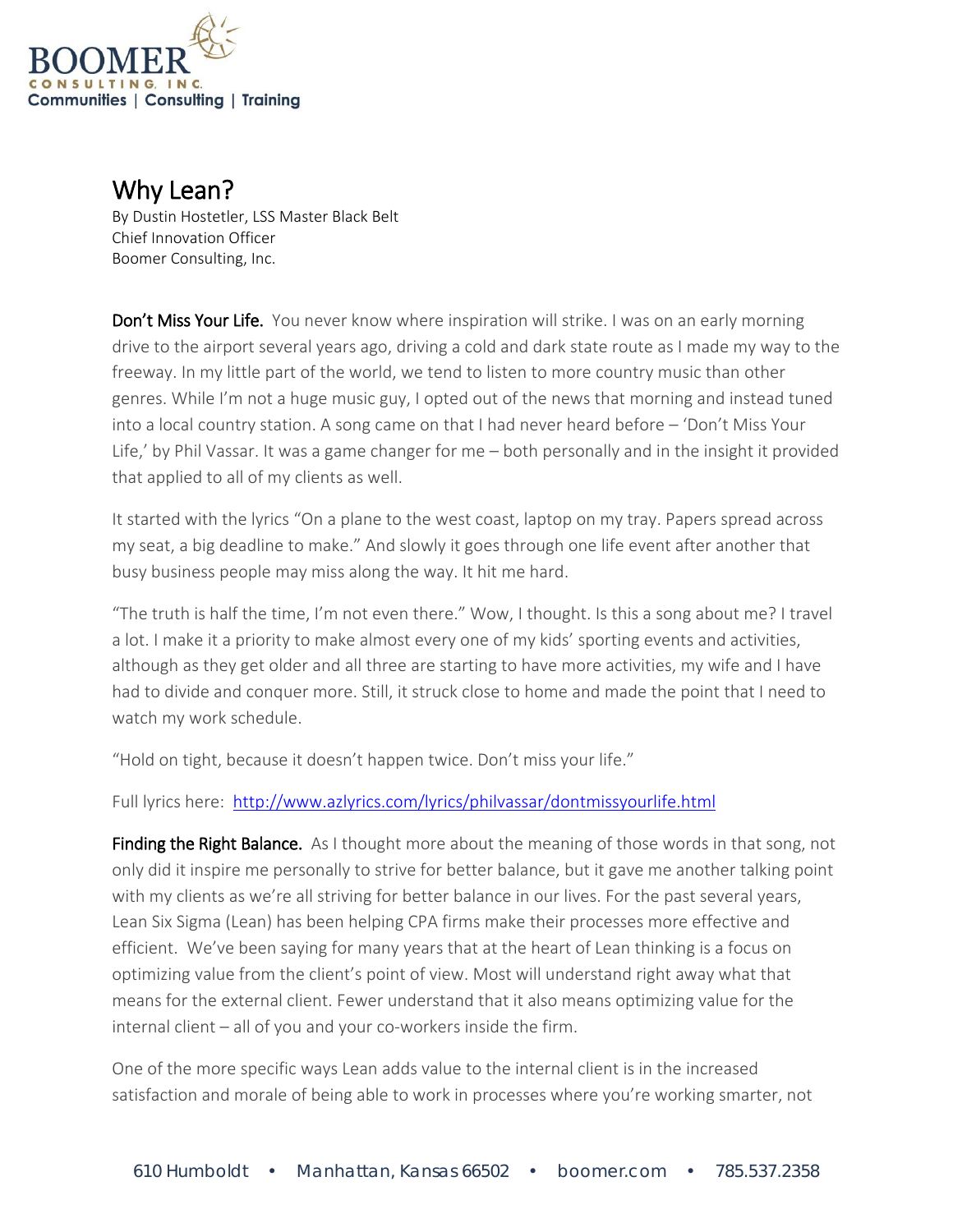

harder, to get work done. The more we do this, the more we improve the way we work and our processes, the more time we free up. Time that can be spent both at a higher level of value for our clients (where the fun is!), but just as important is time that we can be more present in our lives outside of work.

Kano Model of Client Satisfaction. In every one of our Lean engagements, we always begin with the "why." Why Lean? Why is your firm embarking on this process improvement journey? What's in it for you and your team members? One of the most effective models we introduce, which allows us to quickly answer the "why" and optimize buy-in right out of the gate, is a model of client service called the Kano Model.



As you can see, there are three levels of service that you provide to your client. The basic level of service is viewed as a commodity (like it or not). This is the most basic compliance work that you perform. Clients take this work for granted. It doesn't matter how much time you spend there, you're never truly crossing that threshold of true client value and satisfaction.

You'll cross that threshold of playing above the line when you begin operating at the performance- and delighter-levels for your clients.

Performance services are the work you perform and time you spend that generate the primary benefit your client is seeking. It's being proactive in guidance, and timely in responses and deliverables. It's finding ways to make it easier for your client to do business with you. It's advising clients instead of being a historian. This is the first level of differentiation.